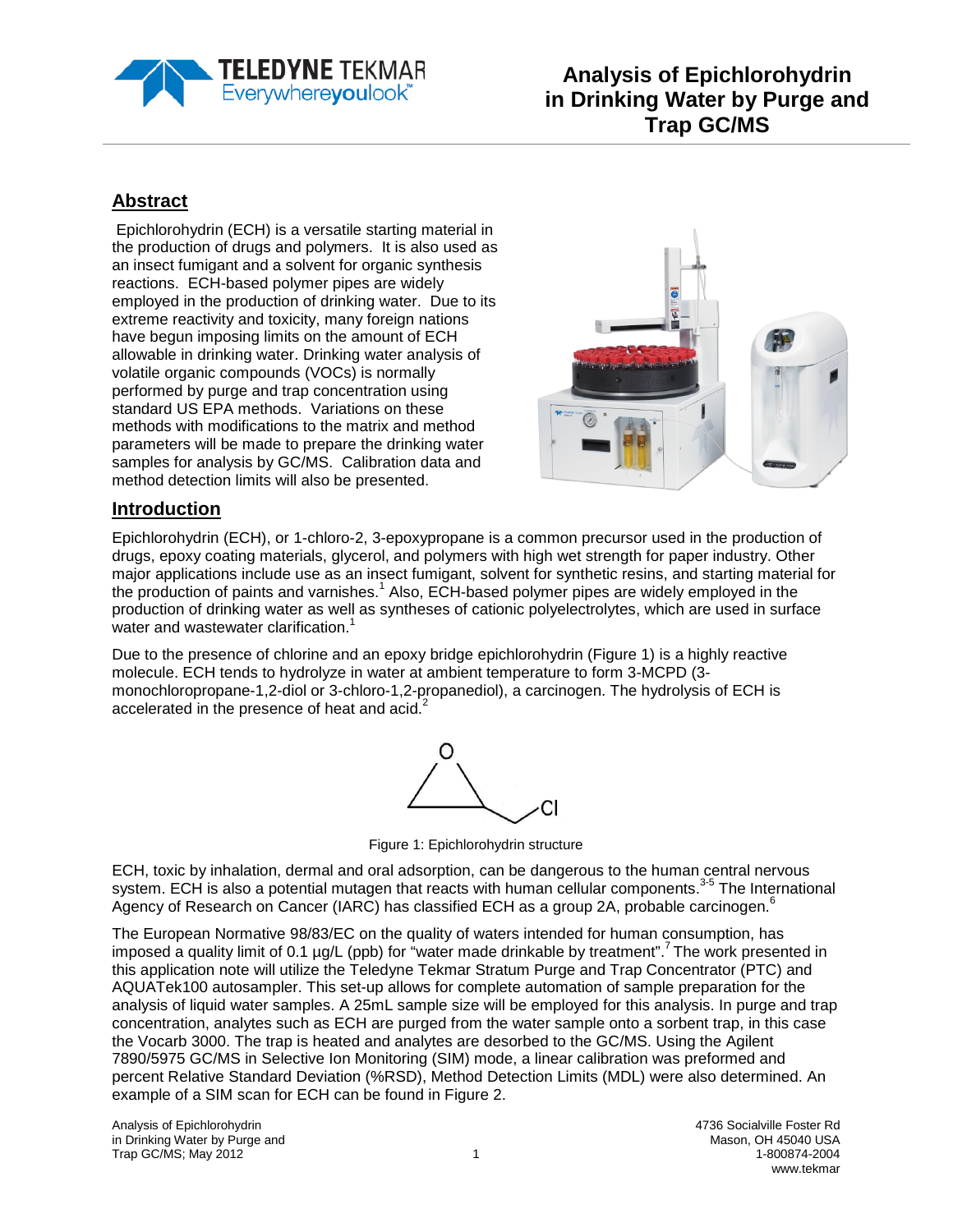



Figure 2: Selective Ion Monitoring (SIM) scan (m/z 57, 49 and 62) of 10.0 ppb Epichlorohydrin standard (RT 6.85min)

### **Experimental-Instrument Conditions**

The Stratum PTC and AQUATek 100 autosampler equipped with a chiller were coupled to an Agilent 7890/5975 Gas Chromatograph Mass Spectrometer (GC/MS) for analysis. A Vocarb 3000 (K trap) was the analytical trap of choice. The GC was configured with a Restek Rtx-624 20m x 0.18mm x 1.0µm column. The GC/MS parameters are outlined in Table 1 and 2. Table 3 outlines the PTC and autosampler conditions.

| <b>GC Parameters</b> |                                                                               | <b>MS Parameters</b>    |                  |
|----------------------|-------------------------------------------------------------------------------|-------------------------|------------------|
| GC:                  | Agilent 7890A                                                                 | MSD:                    | Agilent 5975 TAD |
| Column:              | Restek Rtx-624 20m x 0.18mm x 1.0um                                           | Source:                 | $250^\circ$ C    |
| Oven Program:        | 35° C for 3 min, to 100° C at 15° C/min,<br>for 0 min, to 240° C at 25° C/min | Quad:                   | $200^{\circ}$ C  |
| Inlet:               | $220^\circ$ C                                                                 | Solvent Delay:          | $0.5$ min        |
| Column Flow:         | $1.0$ mL/min                                                                  | SIM lons:               | 57,49,62         |
| Gas:                 | Helium                                                                        | Dwell Time:             | 100 msec per ion |
| Pressure:            | 19.752 psi                                                                    | <b>MS Transfer Line</b> | $230^\circ$      |
| Split Ratio:         | 50:1                                                                          | Temp:                   |                  |

| <b>MS Parameters</b>             |                  |  |  |
|----------------------------------|------------------|--|--|
| MSD:                             | Agilent 5975 TAD |  |  |
| Source:                          | $250^\circ$ C    |  |  |
| Quad:                            | $200^{\circ}$ C  |  |  |
| Solvent Delay:                   | $0.5$ min        |  |  |
| SIM lons:                        | 57,49,62         |  |  |
| Dwell Time:                      | 100 msec per ion |  |  |
| <b>MS Transfer Line</b><br>Temp: | $230^\circ$      |  |  |

Tables 1 & 2: GC and MSD Parameters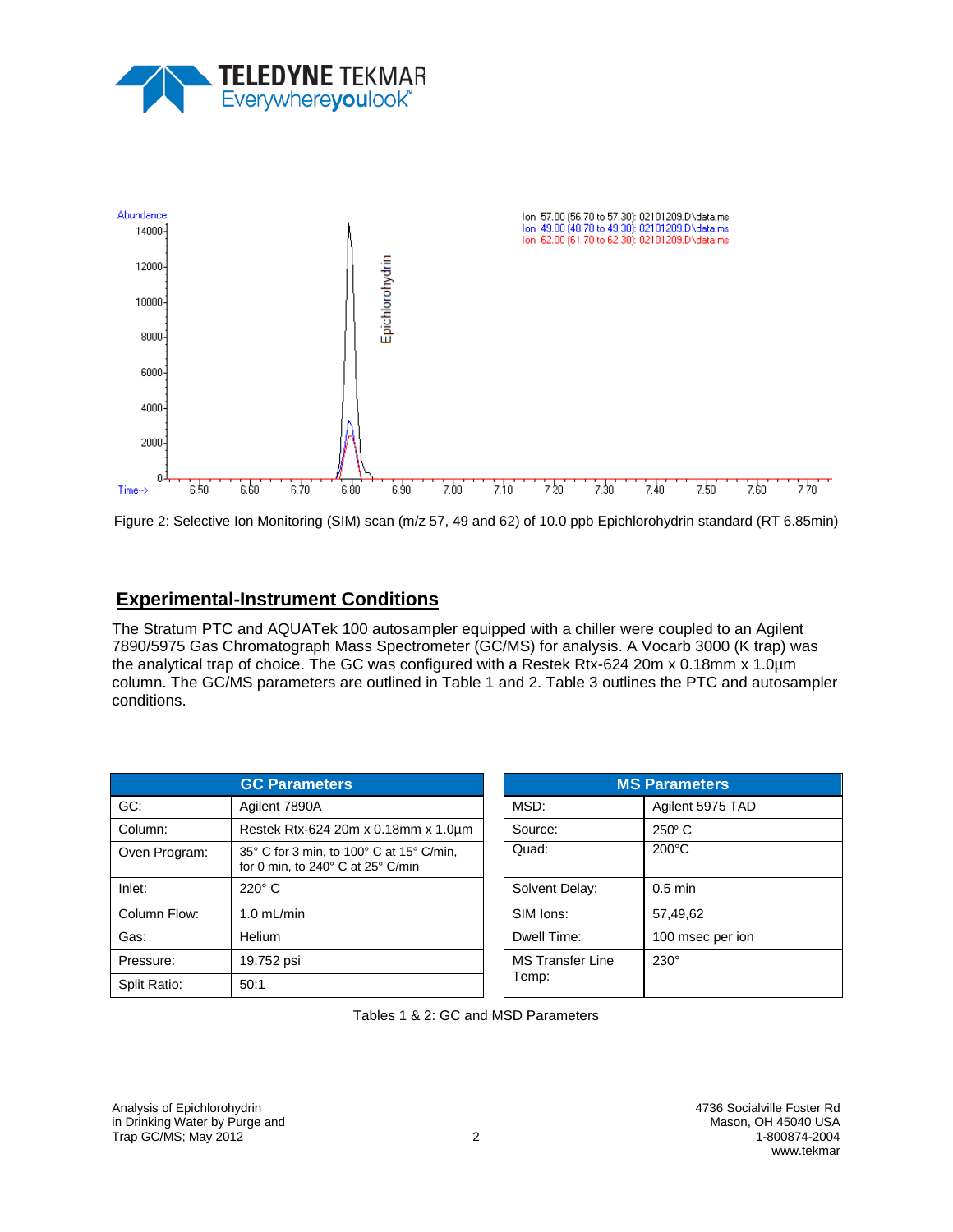

| <b>Stratum PTC and AQUATek 100 Parameters</b> |                 |                            |                        |  |
|-----------------------------------------------|-----------------|----------------------------|------------------------|--|
| <b>Variable</b>                               | <b>Value</b>    | <b>Variable</b>            | <b>Value</b>           |  |
| Pressurize Time                               | $0.85$ min      | <b>Purge Time</b>          | 11.00 min              |  |
| Sample Transfer Time                          | 1.25 min        | Purge Temp                 | $20^{\circ}$ C         |  |
| Rinse Loop Time                               | $0.85$ min      | <b>Purge Flow</b>          | 200 mL/min             |  |
| Sweep Needle Time                             | $0.30$ min      | Dry Purge Time             | 1.00min                |  |
| <b>Bake Rinse</b>                             | On              | Dry Purge Temp             | $20^{\circ}$ C         |  |
| <b>Bake Rinse Cycles</b>                      | 3               | Dry Purge Flow             | 100 mL/min             |  |
| <b>Bake Rinse Drain Time</b>                  | $0.60$ min      | <b>GC Start</b>            | <b>Start of Desorb</b> |  |
| Presweep Time                                 | $0.35$ min      | <b>Desorb Preheat Temp</b> | $175^{\circ}$ C        |  |
| <b>Water Temp</b>                             | $90^\circ$ C    | Desorb Time                | 2.00 min               |  |
| <b>Valve Oven Temp</b>                        | $140^{\circ}$ C | Desorb Temp                | $185^{\circ}$ C        |  |
| <b>Transfer Line Temp</b>                     | $140^{\circ}$ C | <b>Drain Flow</b>          | 300 mL/min             |  |
| Sample Mount Temp                             | $90^{\circ}$ C  | <b>Bake Time</b>           | 2.00 min               |  |
| Purge ready Temp                              | $35^{\circ}$ C  | <b>Bake Temp</b>           | 280°C                  |  |
| <b>Condenser Ready Temp</b>                   | $40^{\circ}$ C  | <b>Bake Flow</b>           | 250 mL/min             |  |
| <b>Condenser Purge Temp</b>                   | $20^{\circ}$ C  | <b>Condenser Bake Temp</b> | $200^{\circ}$ C        |  |
| <b>Standby Flow</b>                           | 10 mL/min       |                            |                        |  |
| Pre-Purge Time                                | $0.50$ min      |                            |                        |  |
| Pre-Purge Flow                                | 40 mL/min       |                            |                        |  |
| <b>Sample Heater</b>                          | Off             |                            |                        |  |
| <b>Sample Preheat Time</b>                    | $0.01$ min      |                            |                        |  |
| <b>Sample Temp</b>                            | $40^{\circ}$ C  |                            |                        |  |

Table 3: Stratum PTC and AQUATek 100 Parameters (Stratum PTC Parameters are in Blue, Parameters in Yellow were not used)

## **Calibration/ Results**

A 10.0ppb ECH stock standard was prepared in methanol. Calibration standards were prepared in volumetric flask filled with 10% (w/v) sodium chloride de-ionized water over a range of 0.1ppb to 50ppb. All samples were prepared cold and transferred to headspace free 40mL VOA vials for analysis. All calculations were performed by using Agilent Chemstation software to process the calibration and sample data.

Relative response factors (RRF) for ECH were evaluated for %RSD and coefficient of determination ( $r^2$ ) with the results listed in Table 4. The calibration curve for ECH can be seen in Figure 3.

| <b>Compound Name</b>  | Average RRF | $\sqrt{8}$ RSD |        |
|-----------------------|-------------|----------------|--------|
| Epichlorohydrin (ECH) | 2.116       | 3.75           | 0.9995 |

Table 4: Calibration data, for Epichlorohydrin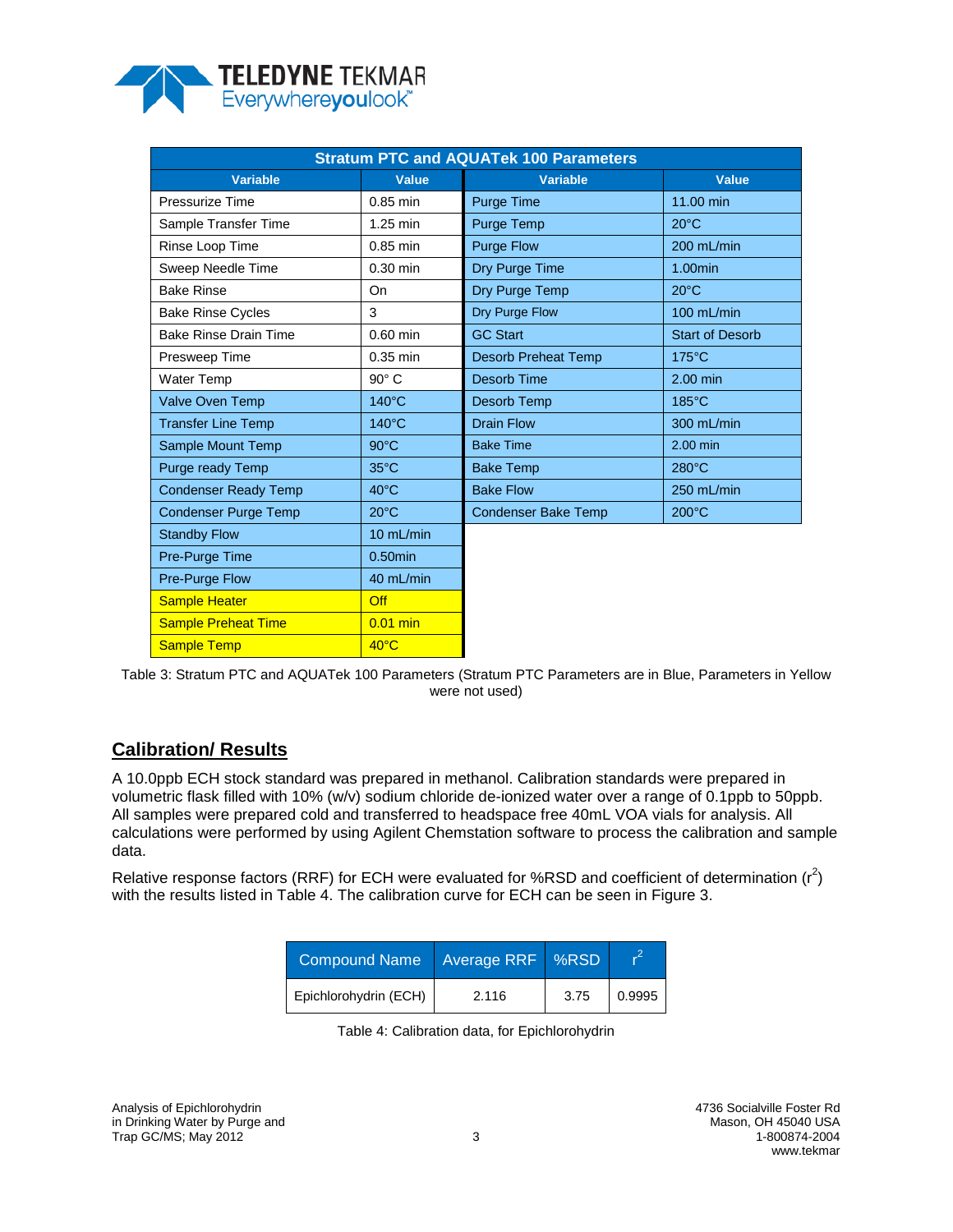



Figure 3: Calibration Curve (0.1 to 100 ppb) for Epichlorohydrin

The low point of calibration required by the regulatory body is 0.1ppb. To verify that this level can be detected precisely and accurately, a reproducibility test was performed. Seven reokucate samples were prepared at 0.1ppb. An example of a SIM scan for ECH at 0.1ppb can be found in Figure 4. These seven duplicate samples were analyzed to establish an MDL for ECH. The reproducibility and MDL results can be found in Table 5.



Figure 4: selective Ion Monitoring (SIM) scan of 0.1 ppb Epichlorohydrin standard (RT 6.85min)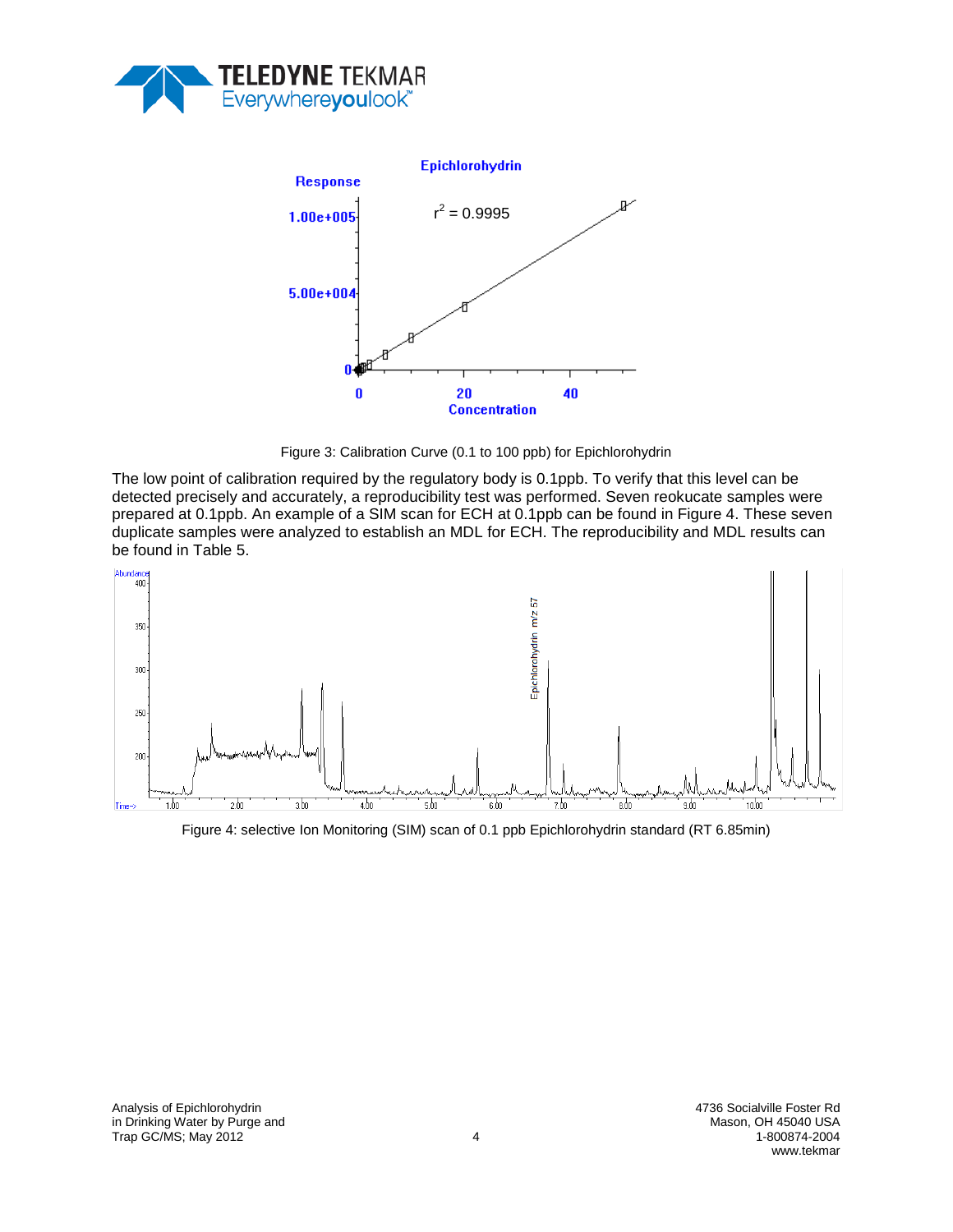

| Sample Rep     | Area | Concentration (ppb) |  |
|----------------|------|---------------------|--|
| 1              | 198  | 0.09                |  |
| 2              | 174  | 0.08                |  |
| 3              | 187  | 0.09                |  |
| 4              | 185  | 0.09                |  |
| 5              | 171  | 0.08                |  |
| 6              | 166  | 0.08                |  |
| $\overline{7}$ | 164  | 0.08                |  |
| Avg            |      | 0.084               |  |
| %RSD           |      | 6.34%               |  |
| <b>MDL</b>     |      | 0.016               |  |

Table 5: Reproducibility and MDL for Epichlorohydrin \*All sample were within +/-20% of the original valve

To demonstrate the robustness of this method a 1.0ppb check standard was analyzed three and four days after the initial calibration curve was performed. This data can be found in Table 6.

| <b>Compound Name</b>  | Response | Concentration (ppb) | % Recovery | Dav             |
|-----------------------|----------|---------------------|------------|-----------------|
| Epichlorohydrin (ECH) | 2263     | 1.07                | 107.0%     | 3 <sup>rd</sup> |
| Epichlorohydrin (ECH) | 1947     | 0.93                | 93.0%      | ⊿ <sup>th</sup> |

Table 6: 1.0ppb Check Standard and Percent Recovery

### **Conclusions**

When dealing with drinking water analyses accuracy and precision are important due to the impact it can have on public health and safety. Detecting chemical impurities such as ECH, is critical to the water suppliers due to the tight restrictions placed on them by governing bodies. The European Normative 98/83/EC recommends limiting the concentration of ECH to 0.1ppb in water for human consumption. By using the Stratum PTC and AQUATek 100 autosampler with an Agilent 7890/5975 GCMS with SIM scan, ECH was precisely and accurately detected at 0.1ppb level (Figure 3). This allows for complete automation of the ECH analysis while still providing the sensitivity required by the European Normative 98/83/EC.